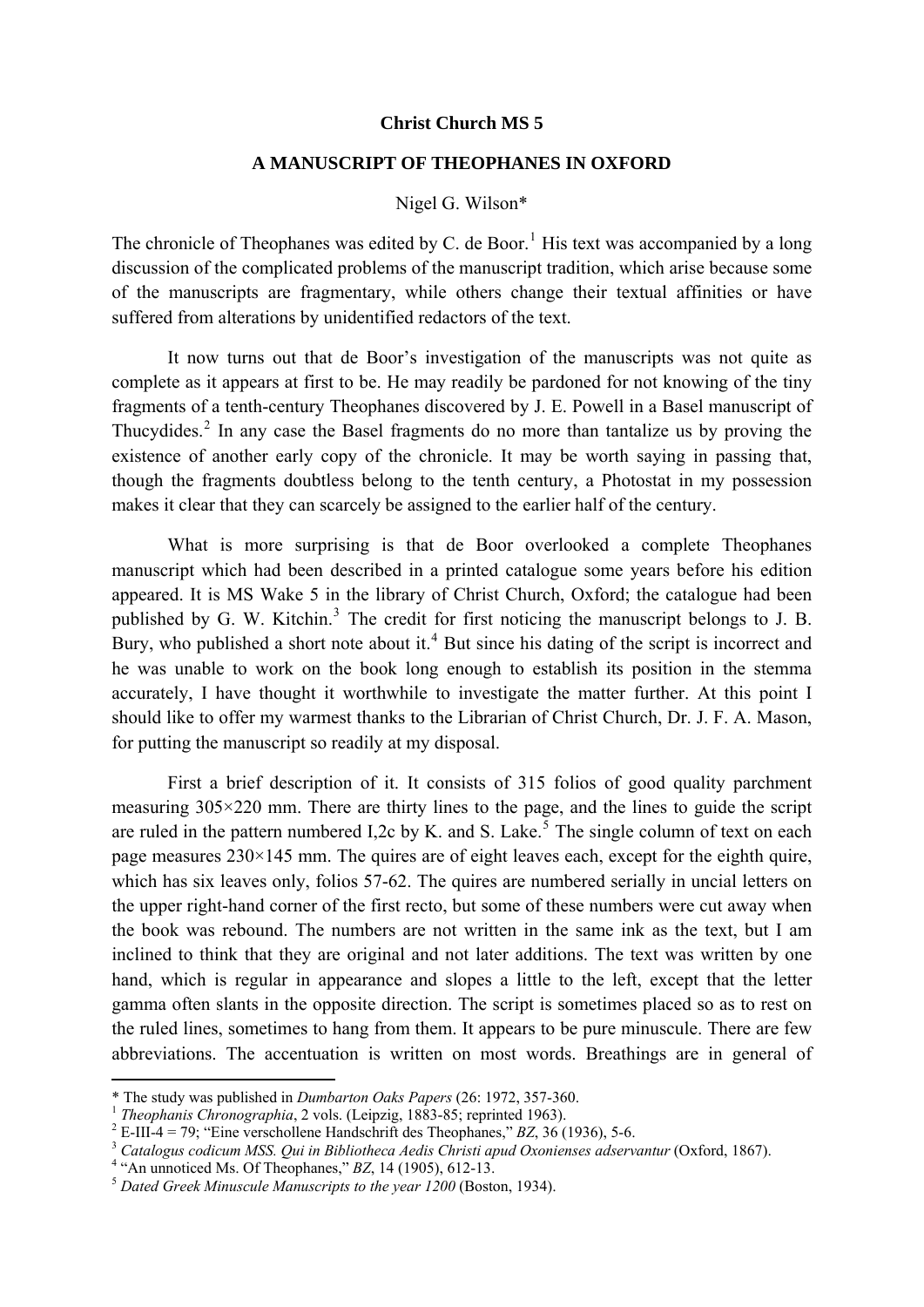angular shape. Very little has been written in the margins apart from brief notes by the scribe in half-uncial letters to indicate the contents of the text. There is no subscription, because the last leaf, on which it might have stood, is missing. Later owners, one of whom perhaps belongs to the seventeenth century, have written a few notes here and there; on folio 33 one reveals his identity as George, anagnostes in the Pantocrator monastery, ands on the last verso gives his name as Kallinikos. The binding is of leather with handsome gold tooling, and is clearly later than the Renaissance, so that it affords no clue about the history of the book. Nothing about the provenance of this or other manuscripts from Wake's collection is to be learned from N. Sykes.<sup>[6](#page-1-0)</sup>

A century ago the state of palaeographical knowledge did not permit accurate dating of Greek manuscripts, and Kitchin, followed later by Bury, assigned the book to the eleventh century. In fact it must be much earlier, as it is written in the stiff and angular style of early miniscule seen in the celebrated Paris Demosthenes (Paris. gr. 2934), a copy of some medical treatises in the Escorial (Σ-11-10), and the early copy of Photius' letters in Oxford (Barroci 217). The similarity between the Theophanes and the Demosthenes is striking, and the hands may be identical, but it should be noted that the Demosthenes does not seem to display the type of gamma mentioned above. This style of script may be dated to the last two or three decades of the ninth century. The Oxford manuscript, therefore, appears to be the oldest extant, but this conclusion must be modified in the light of a discovery which I made in the Vatican library; examining one of the manuscripts known to de Boor (Vat. gr. 155) I found that it, too, is written in the same type of minuscule and shares with the Oxford codex the feature of the gamma sloping in the opposite direction to the rest of the hand. Though de Boor alluded to the strange character of the hand,<sup>[7](#page-1-1)</sup> he was not in a position to date it accurately. Now that we know the two copies of the Theophanes chronicle that are as old as the ninth century, we have striking evidence of the diffusion of the text at this early date in addition to the indications given by de Boor's stemma, which itself testifies to wide circulation. (At this point I ought to say in passing that the dates assigned to the other early manuscripts of this author do not seem to me to be in need of revision).

The contents of the MS Wake 5 are as follows:

*I.*  $1^r$ -11<sup>v</sup> Nicephorus, *Chronographia brevis*. This was edited by de Boor,<sup>[8](#page-1-2)</sup> and the manuscripts are discussed in the preface.<sup>[9](#page-1-3)</sup> The text exists in two recensions, and the Christ Church MS presents the longer and later of the two. As far as I can ascertain it is earlier than any manuscript consulted by de Boor.

2.  $12^r$ -60<sup>r</sup> Georgius Syncellus, the shorter from of the chronicle, as found in most manuscripts, with text beginning at p. 566 of the Bonn edition. The Christ Church copy and the Vatican codex mentioned above are presumably the oldest witnesses to the text. It should

<span id="page-1-0"></span><sup>6</sup> *William Wake Archbishop of Canterbury 1657-1737* (Cambridge, 1957). 7 *Theophanis Chronographia*, II, 374.

<span id="page-1-2"></span><span id="page-1-1"></span><sup>8</sup> *Nicephori Archiepiscopi Constantinopolitani Opuscula Historica* (Leipzig, 1880), 81-135.

<span id="page-1-3"></span><sup>9</sup> *Ibid*., pp. xxxi-li.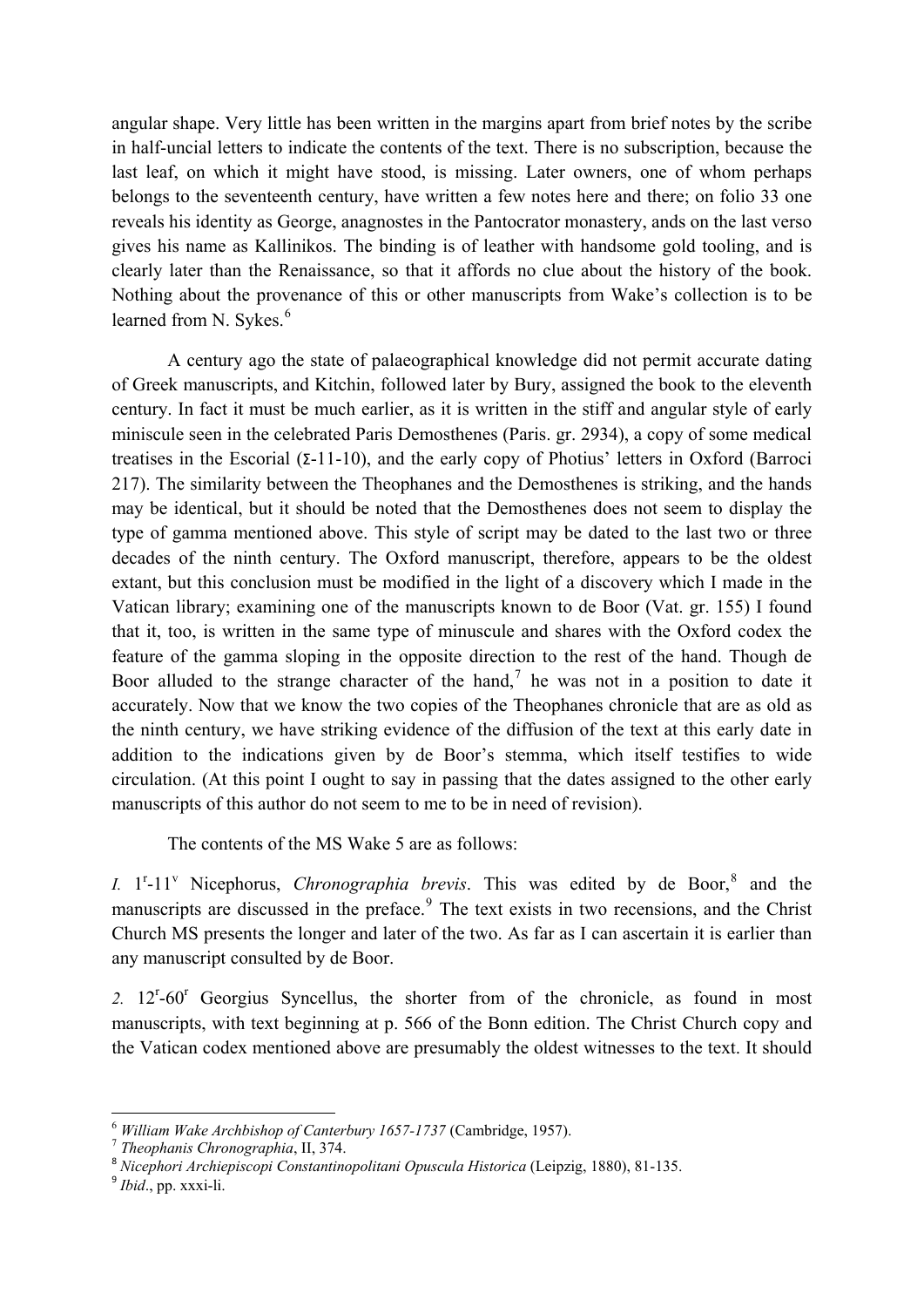be noted that W. Laqueur in his article on Syncellus in Pauly-Wissowa,<sup>[10](#page-2-0)</sup> attributes the most important manuscripts of the text known to him to the eleventh century, and I am not aware of any more recent study of the tradition. The absence of any up-to-date edition makes it impossible to give any useful sample collations at presents.

3.  $61^{\circ}$ -315<sup> $\circ$ </sup> Theophanes. The text appears to be complete except that it breaks off one line before the end, at p. 503.24 μαρμά[ροις, owing to the loss of the final folio.

The stemmatic position of the codex must now be established. Specimen collations by J. B. Bury led him to the conclusion that "it is closely connected with de Boor's *d* and *c*," but this statement is vague and misleading. The vital fact, which Bury failed to grasp, is that the text changes allegiance from what de Boor called the *y*-group of manuscripts to his *x*-group, and this change takes place after about sixty pages of the printed text. In other words this codex behaves in the same way as *d* (Paris. gr. 1710), which was thought by de Boor to be the oldest manuscript. But, whereas the scribe of the Paris codex abbreviates the text a good deal and otherwise alters it,  $\frac{11}{11}$  the Oxford codex presents a normal text. There is no reason to doubt that *d* is derived from the Oxford codex or from an almost identical gemellus of it and may [therefore be disregarded for all practical purposes in the future.](#page-2-1) 

Now for a demonstration of what has been said: In the first sixty pages the Oxford codex sides with de Boor's *y*-group in almost every detail. It does, however, have a few errors of its own. I note from the opening pages 8.5 Καῖσαρ, 8.22 omission of κθʹ, 8.23 after ιδʹ the addition of αʹ, 9.14 ὃν, 9.32 τοῦτο, 10.12 ἀναλαβόμενος, 10.19 Κωνστάντιος, 10.20 μέρη, 10.28 ἐπὶ ἐπόψεσι, 11.3 Κωνσταντῖνος. Otherwise, in the first sixty pages I find all the readings quoted by de Boor<sup>[12](#page-2-2)</sup> as characteristic of the group  $\frac{dgy}{dx}$ .

 Thereafter the Oxoniensis displays the readings of the *x*-group. It has all the readings listed by de Boor on p. 540ff. as variants of the inferior family of MSS. The same is true of the list of interpolations on p. 542ff. In both these lists the behaviour of the codex is consistent before and after the change of relationship at p. 60.

 Though the Oxoniensis belongs to the inferior class it may perhaps be of some value. For much of the text we do not possess the superior tradition represented by *a* and *b*, and since *c* also comes to an end at p. 461, even the *x*-group has been represented until now in pp. 461-503 only by the erratic *d*. I have therefore collated the Oxoniensis for these pages and offer the results below. The siglum o is used; deviations from de Boor's text are noted, with the exception of a few minor orthographic errors. It will be seen that o exhibits a great many but not all of the readings peculiar to *d*; the remainder must evidently be due to the scribe of *d* himself or to some intermediate source of error.

<span id="page-2-0"></span><sup>&</sup>lt;sup>10</sup> *Realencyclopädie*, col. 1390.<br><sup>11</sup> De Boor ed., II, 364-73.

<span id="page-2-2"></span><span id="page-2-1"></span><sup>12</sup> *Ibid*., 520‐21.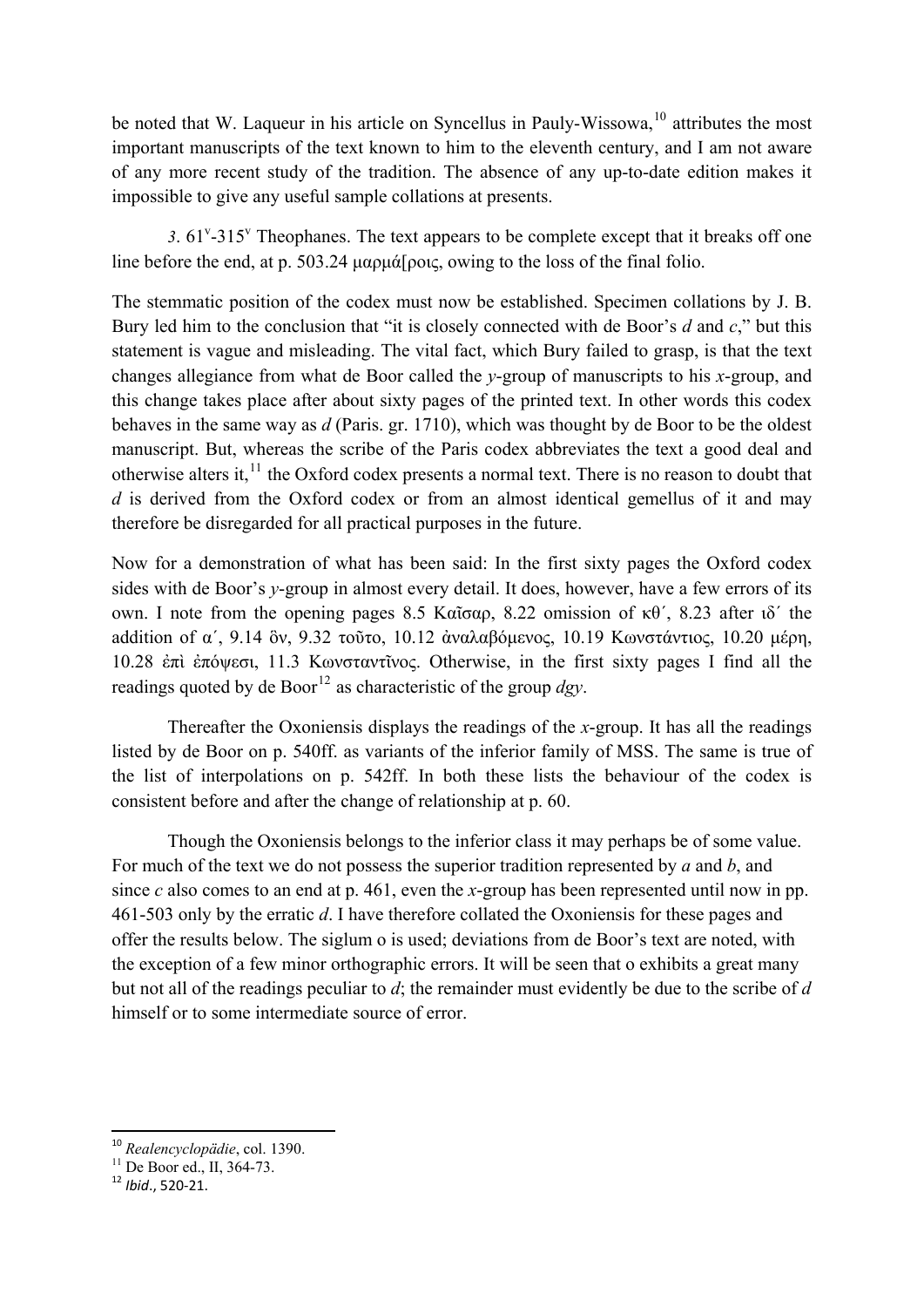### *I. Pp. 461-486; in these pages the d-text is preserved.*

461.11, 13-14, 20, 22, 23  $\sigma$  = d || 25 αὐτῶν o || αὐτοὺς o (= d) ||

462.1 o = dh || 7 ί om. o || 8 αὐτῷ o || 14 ἅρματα o (= codd. praeter d) || 15 o = codd. || 17 καὶ ἐγεννήθη o || 18 o = d || 29 o = codd. ||

463.3 o = dz || 4 o = d || 5 Νικαίων o || 9 o = dz || o = d || 17 Κοπιναδον sine accentu ut videtur o || 23 o = d || 25 o = yz || 26 o = d ||

464.5 o = dg || o. codd. || 9 ι' β' κα' ς' o || 15 o = d || 19 o = dz || 21 o = codd. || 22 ἀνθρώποις αὐτοῦ ὀλιγίστοις οὖσιν o || 24 o = yz || ἐξορίσαι αὐτὸν o || 29 o = d ||

465.2 o = z || 5 o = deh || o = d || 16 o = dehm || 20 o = d || 21 o = dy || 22 o = dz || 33 Ἀρμενιακῶν o ||

466.11 o = codd. || 19 o = d || 27-28 o = z || 28 o = d || 29 o = d ||

467.3 τὰ χρήματα τὰ πλεῖστα o || 5 o = d || 6 o = dfz || 10 o = codd. praeter g || 25 o = d || 28 o  $=$  yz  $||$ 

468.1 o = deh || 3 o = deh || 5 o = d || 6 o = codd. praeter h || τε] δὲ o || 10 ἐξήγαγεν αὐτὸν o ||  $120 = d \parallel 13$  o = d (both readings cited by de Boor)  $\parallel 15$  o = d post correctionem  $\parallel 18$ , 20, 25 o = d || 26 πρωτοσπαθάριν o ||

469.2 Νοεμβρίω ο  $||$  o = d  $||$  5 Άρμενιακῶν ο  $||$  20 ὑπὸ λόγον om. o  $||$  30 o = dfm  $||$  31 o = d (both readings) ||

470.1 Ἰωάννου post ἁγίου ἀγίου transp. o  $|| 2$  o = f  $|| 6$  o = dg  $|| 7$  o = g  $|| 8$  o = d  $|| 19$  o = d  $||$ 30 δομέστηκον o (this spelling recurs repeatedly, but is not recorded again in these collations) ||

472.4 αὐτοῦ om. o  $|| 5$  o = d  $|| 15$  o = codd.  $|| 16$  o = gy  $|| 22$  οὕτως o  $|| 0 = d || 27$  o = eg  $|| 0 =$ 

471.1 o = d || 4 o = dg || 10 o = d || 12 o = d || 13 o = degm || 31 o = dg ||

473.5 βασιλεύει ο || 24 o = d || 26 o = codd. || o = g || 27 λαβών om. o || 29 o = codd. || 33 Σκλαβινῶν o || 474.2 γνούς ο  $\parallel$  3 o = d  $\parallel$  9 δή] δὲ o  $\parallel$  o = dg  $\parallel$  14 o = d  $\parallel$  16 o = codd.  $\parallel$  παλατίου τῶν Ίερίου o || 17 o = d || 26 o = d || 29 καρδιόπνικτος o || 475.11  $\sigma$  = d || 17  $\sigma$  = dy || 22  $\sigma$  = fm || 476.10 o = d || 11 o = df || 13 o = codd. || 14 ὑπ' αὐτῆς o || 15 τὸν αὐτὸν Νικηφόρον εἰς βασιλέα o || 16 Ἀέτιον] Λέοντα o || Λέοντα o || 20 o = codd. || 24 o = dfg || 27 o = d || 28 o = d  $|| 29$  o = dg  $|| 30$  o = d  $||$ 477.15 o = d || 16 o = gy || 18 o = codd. praeter d || 22 o = d || 28 μηδεμία o || 478.2 o = d || 6 o = dem || 9 βασιλέων] βασιλευόντων o || 18 προβληθέντα o || o = dy || 27 o = codd.  $\|$  o = dfg  $\|$  28 o = d  $\|$  32 o = d  $\|$ 479.6 εὐεργεσίας Εἰρήνης o || 22 ὑπόγραφον o || 28 o = em || 32 o = egm ||

codd.  $|| 28 \text{ n}|| \text{290} = d ||$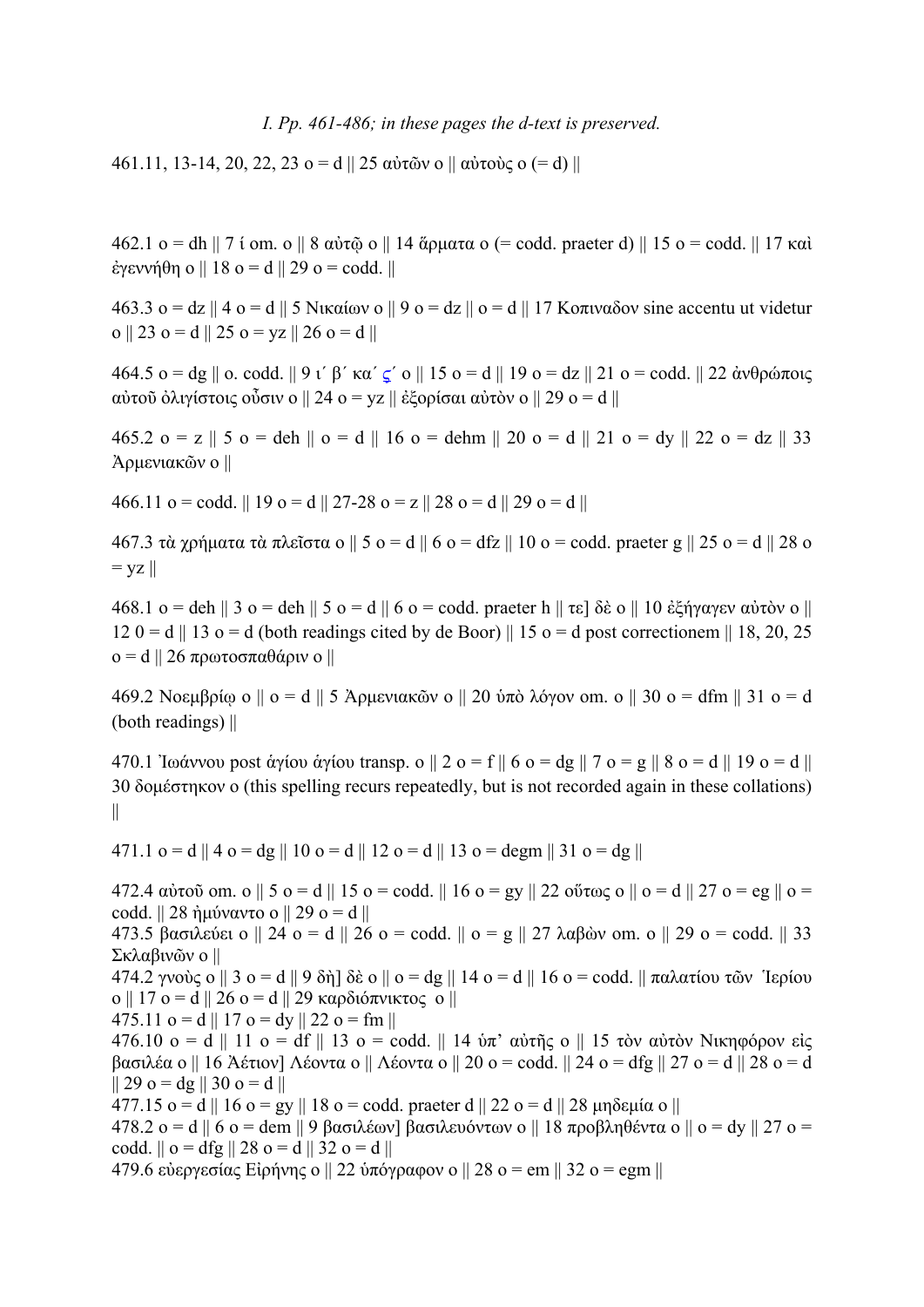480.1-2 o = δ || 4 o = δ g || 8 o = gy || 9 o = g || 14 o = δ y || 17 o = δ || ἐκελεύσω o || 18 o = δ g || 22 o = g || 27 ἐζοφωμένον o (noted by Bury as probably correct) || 481.1-2 o = δ || 11 o = δ y || o = y || 15 o = codd. || 18 o = gy || δ'|| τετράδι o || 20 o = δ || 482.2-3  $o = δ \parallel 6$   $o = δ \parallel 9$   $o = δ$  g  $\parallel$  13 καὶ . . . . εἰρήνην om. o  $\parallel$  14  $o = δ$  y  $\parallel$  o = codd.  $\parallel$  15 o  $= \delta || \delta 16$  o = f || 17 o =  $\delta ||$ 483.12 o = δ || 15 τὸν κίνδυνον om. o || o = codd. praeter δ || 16 o = δ || 17 o = δ || 18 o = codd.  $|| 19$   $o = \delta || 24$   $o = \delta || 25$   $o = \delta ||$ 484.8 o = y || 14 o = δ || 19 o = codd. praeter δ || 30 ἀφείλοντο o || 485.1, 3, 4, 7 (both readings)  $o = δ \parallel 9$   $o = codd$ .  $\parallel 11$   $o = codd$ .  $\parallel 13$   $o = y \parallel 14$  έορτάσαι o  $\parallel$ 24 o =  $\delta$  g || o = codd. || 25 o =  $\delta$  g || 31 o =  $\delta$  ||

486.4 o = δ || 11 o = δ y || 20 ῥηθησομένων o || 25 o = egm || 26 o = δ y || παρέχοντας post ἕνεκα transp. o || 28 χαρτίων o ||

*II. Pp. 486.28-493.25; here both d and δ are missing.*

487.6  $o = g \parallel 12$  ἔξω τῆς Ἀβύδου post οἰκετικὰ transp. o  $\parallel 13$   $o = ef \parallel 16$   $o = codd$ .  $\parallel 18$   $o = y$ || 19 λίτρας o || o = y || 22 post βασιλίδα add. πόλιν o || 23 o = y || ὁπόσοι o || 23-4 καθυποβάλλοντας o || 25 o = y || 26 βεβαιοῦντας o || 27 o = codd. || 31 τούτου o || 488.2 o = g || πόσος] ὅσος o || 4 αὐτοῦ] εὐθὺ o || 5 σὺ om. o || 6 νομίσματα ρ'] λίτρας ι' o || 11  $o = g \parallel \dot{\varepsilon}$ μπλοίοις  $o \parallel \tau \dot{o}$  om. o  $\parallel$  12 κακῶν om. o  $\parallel$  17 αὐτῶ $\parallel$  αὐτὸν o  $\parallel$  20 λοιπὸν ἐντεῦθεν o  $\parallel$ 23 καλουμένων] λεγομένων ο  $\parallel$  24 διάπυρος] διάφορος ο  $\parallel$  25 ὅτε ο  $\parallel$  26 τοῦτον ο  $\parallel$ μαγγανίαις o || 27 o has the correct reading || 28 εἰλυσπομένου o || 34 o = y || ὀνόματι Νικόλαος τοὔνομα o ||

489.1 prius καὶ om. o || 6 ἀλόγους] ἄδικους o || 7 ἐν om. o || 12 ἱερὰ post κοινοῦσθαι transp. o  $|| 18$  o = y 19  $||$  o = y  $|| 20$  ἀφείλοντο o  $|| 23$  Μήδου o  $|| 25$  Ίουνίου o (cf. A's reading Iulio)  $||$ 25-6 λογοθέτη γενικῷ καὶ πατρικίω o ||

490.3 ὁ συγγραφόμενος post ἀκήκοα transp. o  $|| 7$  o = em  $|| 13$  ἀπατήση o  $|| 14$  ἕλκη o  $|| 15$  o  $=$  m || 19 o = egm || 21 ήπείλη o || 24 Κρούμου o (this spelling recurs later but is not recorder here)  $\parallel$  25 ήσφαλίζετο o  $\parallel$  29 έν οἶς o  $\parallel$  32 o = g  $\parallel$ 

491.6 o = codd. || 7 o = g || 8 o = g || 11 o = g || 17 εἰκάδι  $\leq'$  o || 25 o = g ||

492.3 ὁ παῖς o || 14 o = g || 15 o = g || 18 ταλάντων γʹ o || 23 ἐπιβουλεύουσαν o || Θεοφάνους o (correct apart from the accent)  $\parallel$  24 o = codd.  $\parallel$  27 o = f $\parallel$  29 καὶ Θεόκτιστος μάγιστρος post δομέστηκος (sic) transp. o || 29-30 εἰς φιλίαν ἐκ πολλῆς ἔχθρας o || 30 ἀλλήλοις om. o ||

493.1 δυνηθῆ o  $|| 6-7 \pi$ ραγμάτων o  $|| \sigma$ τρατεύματα om. o  $|| 7 \pi \pi$ οδρομείω o  $|| 9 \pi \tilde{\omega}$  ὄρθρω o  $||$ 11 ήπήτησεν ο  $\parallel$  12 ορθοδόξου ο  $\parallel$ 

*III. Pp. 493.25-499.21; here δ is available again.*

27 καὶ τῆ ἀδελφῆ om. o  $||30$  o = δ  $||$ 

494.5 o = codd. || 12 o =  $\delta$  || 31 o =  $\delta$  g ||